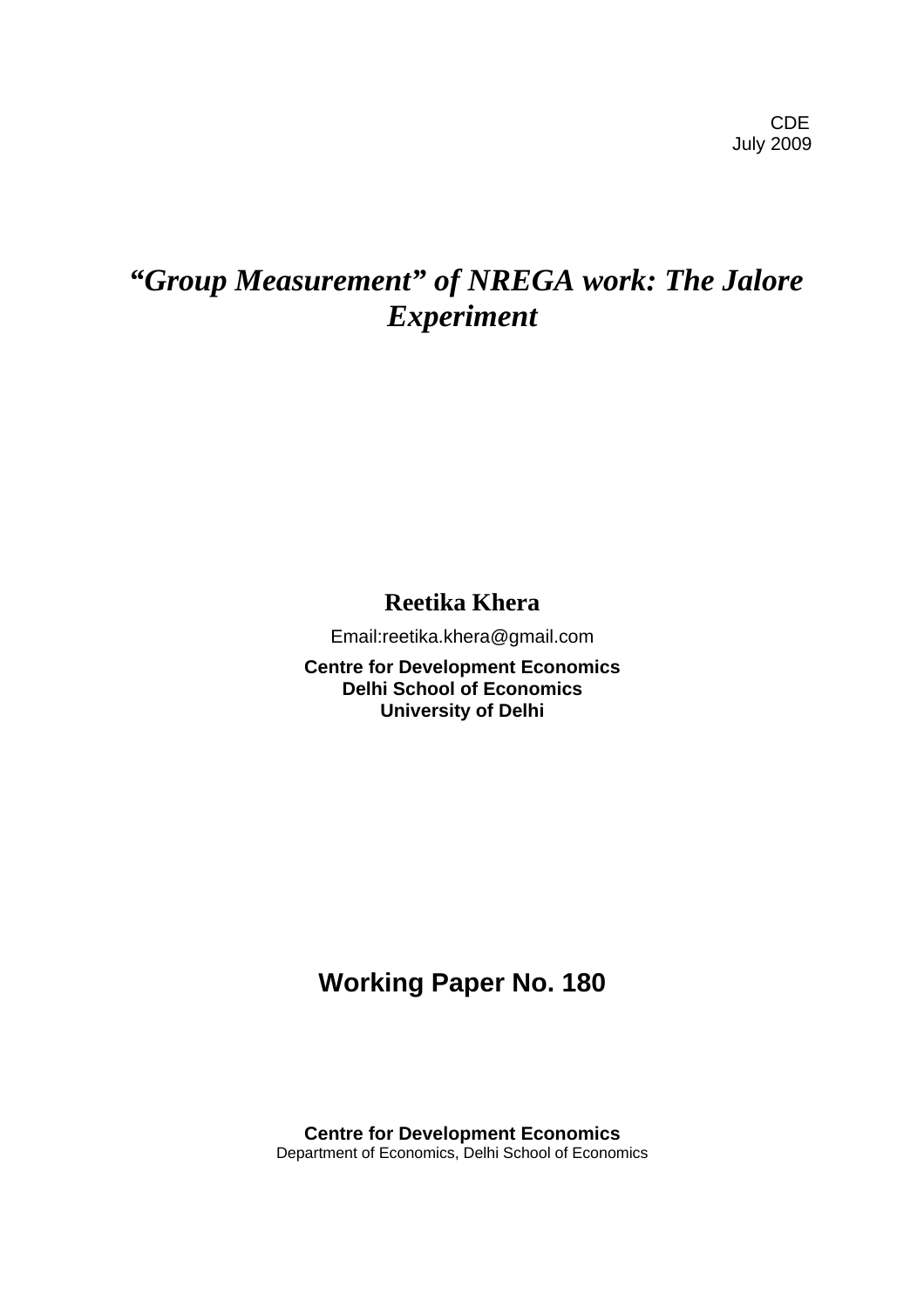## **"Group Measurement" of NREGA work: The Jalore Experiment**

#### Reetika Khera[∗](#page-1-0)

#### **1. Introduction**

 $\overline{a}$ 

Rajasthan is seen as the forerunner with respect to the implementation of the National Rural Employment Guarantee Act (NREGA), both in terms of scale of works and transparency safeguards. This combination has meant that large numbers of people have benefited from the NREGA in the state. The scale of NREGA works in Rajasthan is impressive: according to official statistics, in 2006-7 and 2007-8 Rajasthan generated 77 days and 68 days, respectively, of employment per rural household (in the districts where NREGA was in force), the highest in the country.<sup>[1](#page-1-1)</sup>

More recently, there have been positive reports of Rajasthan's efforts to improve worksite management.<sup>[2](#page-1-2)</sup> Proper worksite management is essential for at least three purposes: ensuring good working conditions and the provision of mandatory worksite facilities<sup>3</sup>; implementing the transparency safeguards; providing technical supervision to ensure satisfactory labour productivity and asset creation.

Related to effective worksite management, an important issue that has not been resolved yet is that often NREGA labourers in Rajasthan are not paid the statutory minimum wage. Low wages are commonly attributed to low productivity on worksites. This means that labourers do not (or are unable to) perform the "task" required to earn the minimum wage. There could be several reasons for this: excessive productivity norms, confusion or lack of awareness regarding the task that must be performed to earn the minimum wage, poor worksite supervision arrangements, and poor work incentives related to the system of wage calculation.<sup>4</sup>

<span id="page-1-0"></span><sup>∗</sup> The field work for this paper was done in collaboration with Shiva Dhakal and Vivek S. Thanks are also due to Nikhil Dey for advice and suggestions, and to Rohit Kumar (District Collector, Jalore) for helpful information about the Jalore experiment. Thanks to Jean Drèze for helping me think through the issues raised here. The paper was presented at a seminar at the Centre for Development Economics at the Delhi School of Economics. I would like to thank the participants for their comments and feedback.

<span id="page-1-1"></span><sup>&</sup>lt;sup>1</sup> See Drèze and Oldiges (2007) for 2006-7 figures. I am grateful to Christian Oldiges for sharing the 2007-8 figure calculated from [www.nrega.nic.in.](http://www.nrega.nic.in/)

<span id="page-1-2"></span><sup>&</sup>lt;sup>2</sup> See Rohit Kumar (2007) and Yamini Iyer (2007). See also Ridge (2008).

<span id="page-1-3"></span> $3$  The following essential worksite facilities are mandatory under the Act: shade for periods of rest; drinking water; first aid. If more than five children under the age of six years are present at the worksite, one female worker should be deputed to look after them and paid the minimum wage.

<span id="page-1-4"></span><sup>&</sup>lt;sup>4</sup> Discussions with labourers suggest that poor, faulty or non-existent measurement by Junior Engineers could also have a bearing on the low wage rates. There were frequent complaints regarding the wage not being commensurate to the output and of the "lead and lift" not being taken into account. While it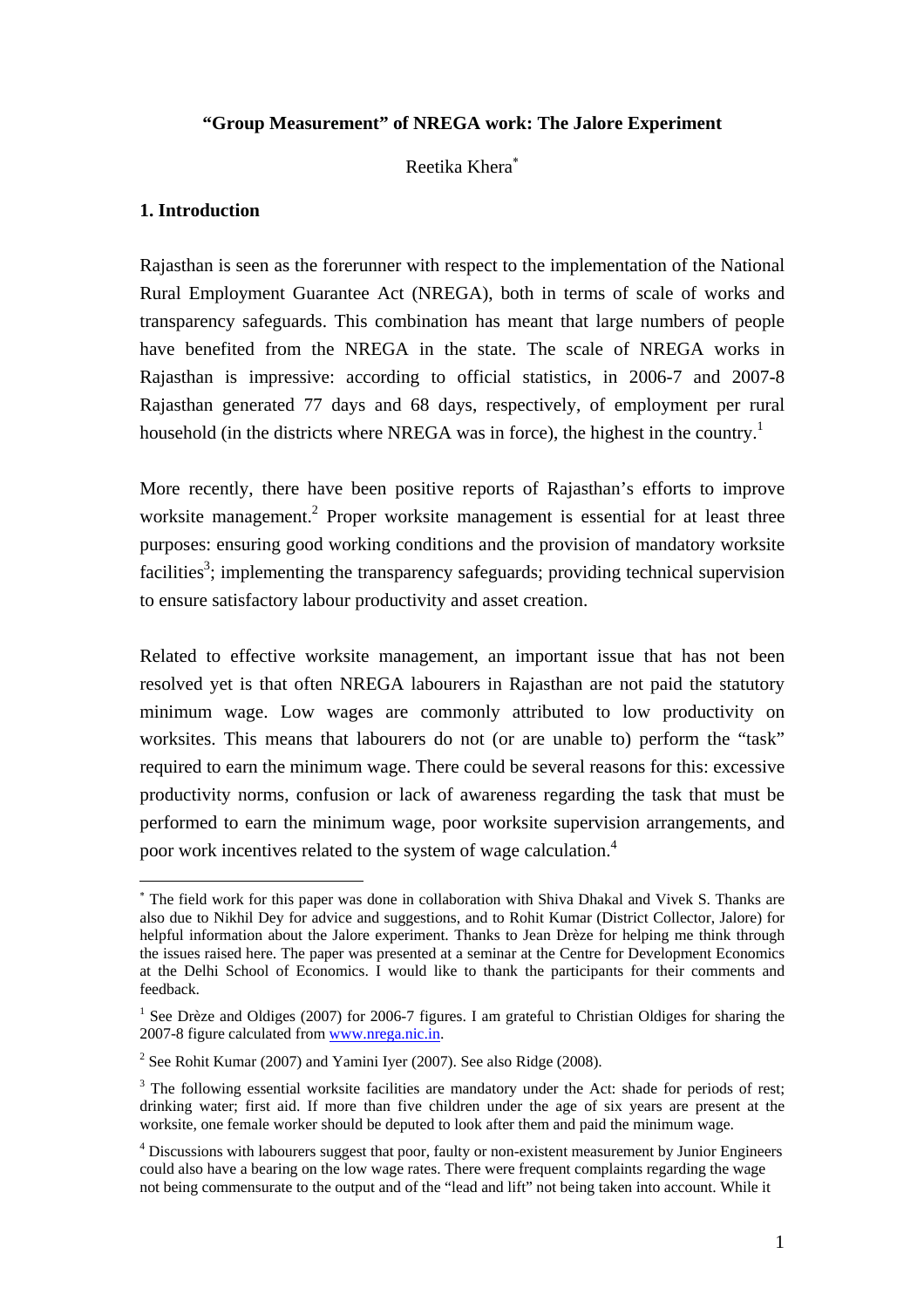This brief note takes a closer look at an experiment of training mates (worksite supervisors) in Rajasthan to improve worksite management.<sup>[5](#page-2-0)</sup> It is based on a four-day field visit (11-14 February, 2008) to Jalore district where this experiment is said to have been a success. A team of three researchers visited nine ongoing worksites from two blocks of Jalore (Raniwara and Jalore) and two completed worksites.<sup>[6](#page-2-1)</sup>

The Gram Panchayats (GPs) visited include Bakra Road (one worksite), Leta (two worksites), Oon (one worksite) and Sankarna (three worksites) in Jalore Block. For this Block we got a list of Gram Panchayats with ongoing works. From this list, we selected Bakra Road and Sankarna because they were served by buses and Leta and Oon because these were accessible by bicycle. The closest Gram Panchayat was Leta (6 km from Jalore district headquarters) and the furthest was Bakra Road (about 25 km away). We also visited two GPs in Raniwara Block on the recommendation of the District Collector and Block Development Officer.

#### **2. The Wage Payment System**

The NREGA permits wage payments on daily rate as well as on piece rate. Rajasthan has followed the piece rate system, whereby wages are paid according to the work performed, and a prescribed "task" must be completed in order to earn the minimum wage. For instance, for digging, the prescribed task consists of a given number of cubic feet, which varies by soil type and also takes into account lead (the distance the soil is carried) and lift (the gradient). The details of these productivity norms are listed in the "Schedule of Rates". Under the Act, the Schedule of Rates has to be such that "a person working for seven hours would normally earn a wage equal to the [minimum] wage rate".<sup>7</sup>

Further, following the earlier tradition of public works in Rajasthan, wage payments on NREGA works are based on "collective measurement". The total output (e.g., cubic feet of earth dug) of all the workers employed at a particular worksite is

is true that Junior Engineers are overworked, there is no reason why poor labourers should pay the price for this. 5

<span id="page-2-0"></span> $5$  See Kumar (2007) and Iyer (2007) for more details on this experiment.

<span id="page-2-1"></span><sup>&</sup>lt;sup>6</sup> Preliminary observations from a more detailed survey conducted in Dungarpur and Sirohi districts in May-June 2008 are also reported in the concluding section.

<span id="page-2-2"></span> $<sup>7</sup>$  A circular issued by the Ministry of Rural Development in 14 January 2008 extended the length of the</sup> working day from seven hours to nine hours; a follow-up circular, dated 28 May, 2008, clarified that this would include a one-hour break; for further details see www.nrega.nic.in.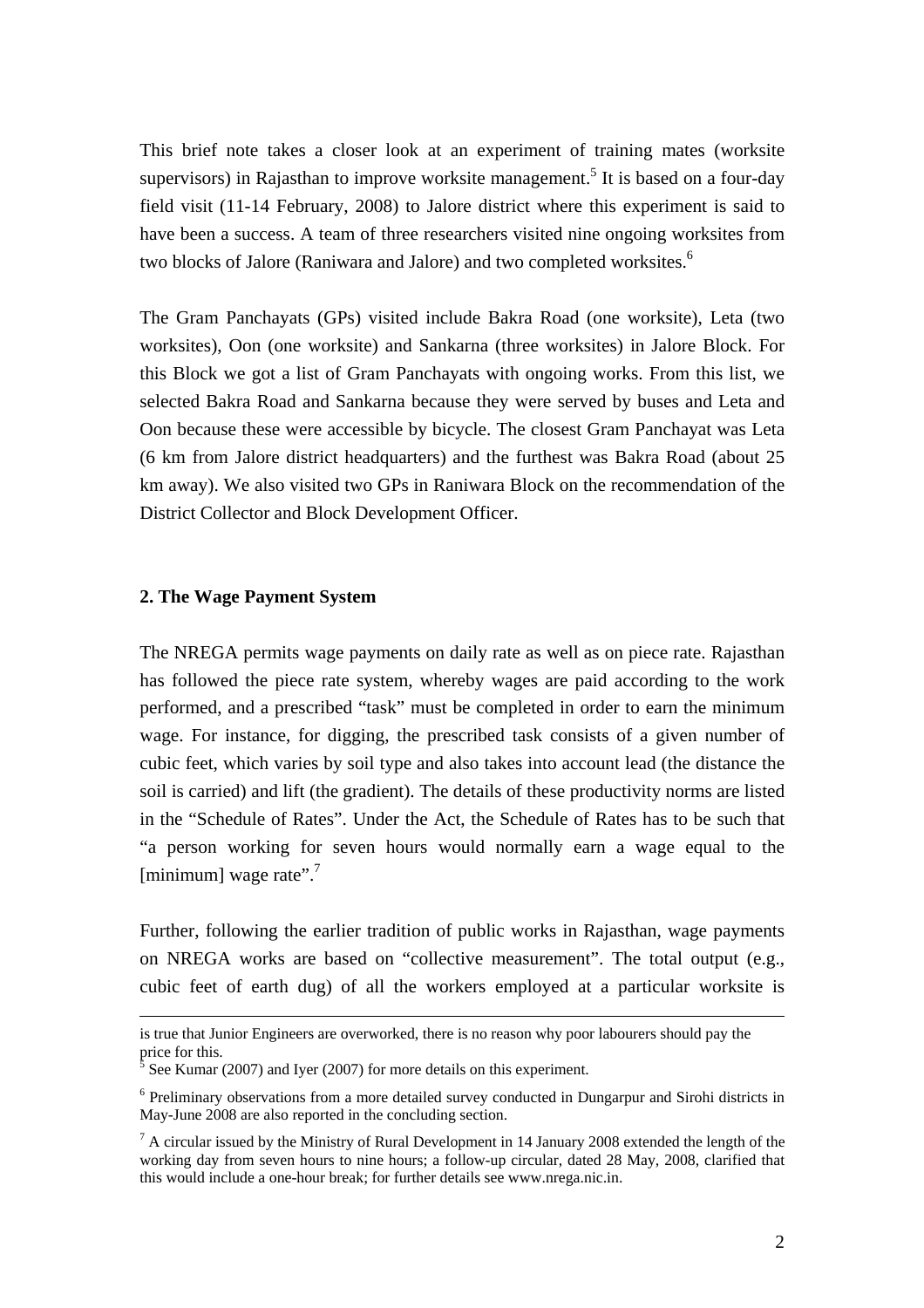measured once, collectively, at the end of a fortnight. The total output is divided by the total task (required to earn the minimum wage). Thus, if total task equals total output, then all labourers earn the minimum wage. If the total output is less than the total task, labourers earn proportionately lower wages. $^8$ 

Under the collective measurement system, all labourers earn the same wage, based on their joint effort. In this system, in order to earn the minimum wage, labourers would have to cooperate with each other and work towards producing an output that equals the prescribed total task. If some labourers do not cooperate, it is likely to affect the work incentive for the others also, driving the wage rate down for all workers.<sup>9</sup>

The poor work incentives associated with the collective measurement system appear to be the main reason why Rajasthan has witnessed some of the lowest NREGA wages. The average wage earned in Rajasthan in 2006-7 was Rs. 51 per day, much lower than the statutory minimum of Rs. 73 per day, and less than the average wage in any other state (see Drèze and Oldiges,  $2007$ ).<sup>10</sup> More recently, in February 2008, we came across similarly low wages (starting from Rs. 30 per day) in Jhalawar, Jalore and Barmer districts.

To address this problem, the Government of Rajasthan recently began an experiment of group measurement (as opposed to collective measurement), in collaboration with Rozgar Evam Suchna ka Adhikar Abhiyan. Briefly, this experiment entailed the formation of groups of five workers at a worksite (typically more than 40 labourers work at any given worksite). This experiment required that there be trained "mates" (worksite supervisors), who would not only mark attendance but also assign each group its "task" *and* measure the "output" of the group. Both, assigning and measuring, are to be done on a daily basis. Workers are then paid based on the output of the group, rather than of the worksite as a whole. This was expected to lead to higher work incentives, labour productivity, and wages. Aside from this, the posting of trained mates at NREGA worksites was expected to further the general objectives of improved worksite management, mentioned earlier.

#### **3. Group Measurement in Practice**

<span id="page-3-0"></span><sup>&</sup>lt;sup>8</sup> Under this system, the minimum wage is effectively the maximum that a labourer can earn.

<span id="page-3-1"></span><sup>&</sup>lt;sup>9</sup> This phenomenon has been referred to as an "inefficient work culture" by some (see for instance, Kumar, 2007).

<span id="page-3-2"></span> $10$  See also Drèze and Lal (2007). From 1 April 2008, the minimum wage in Rajasthan was increased to Rs. 100 per day (from Rs. 73).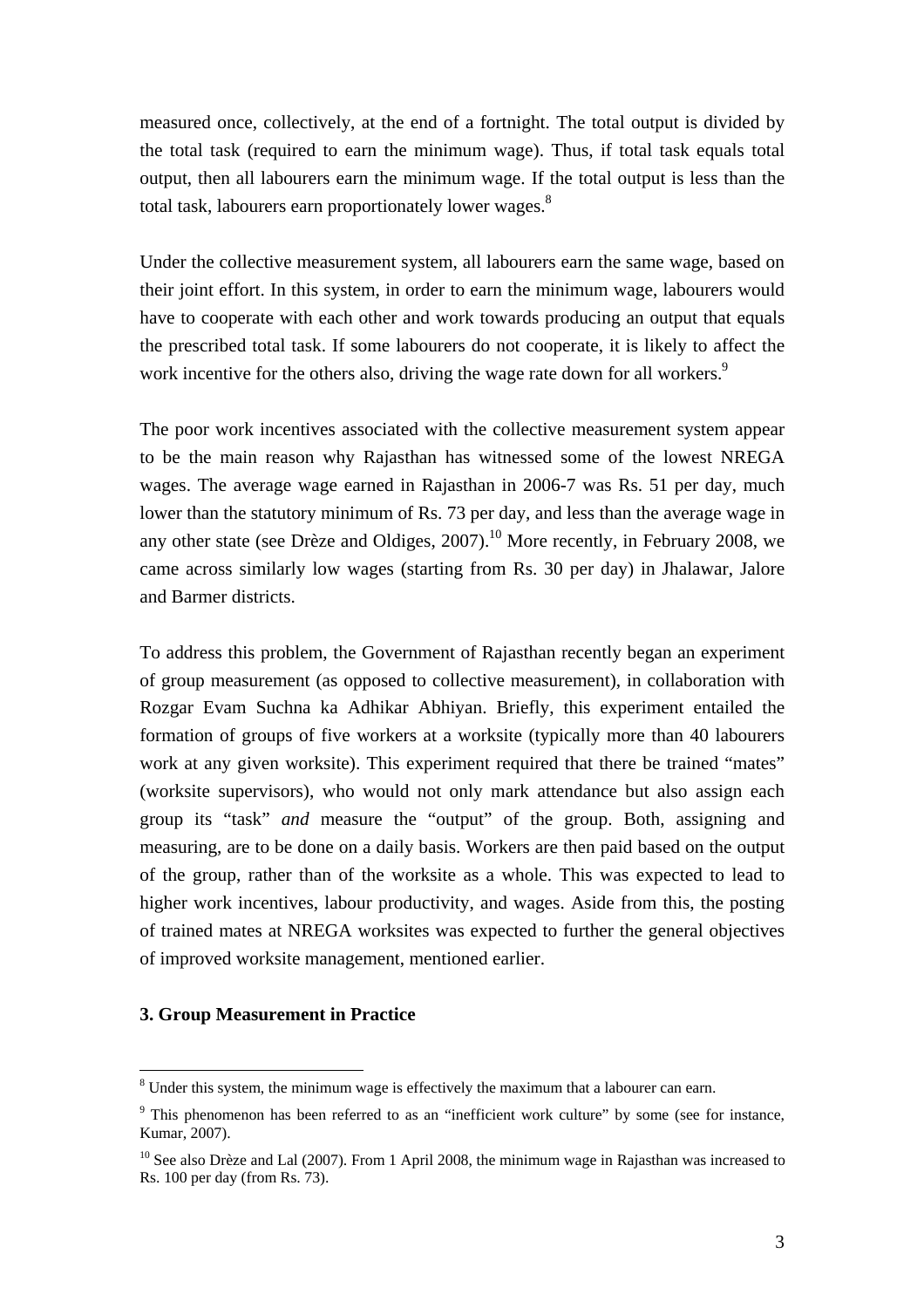#### *A. Mate Training*

Of the nine worksites that we investigated, two did not have any mate. We met trained  $(including semi-trained)$  mates at seven out of nine worksites.<sup>11</sup> Four sites had mahila (female) mates; three mates were men. The mates we met said that the training covered the following matters:

- 1. Maintenance of muster rolls;
- 2. Basics of work measurement;
- 3. Maintenance of the measurement sheet or "*mate maap pustika*" (MMP); and
- 4. Provision of worksite facilities (e.g., medicine kits).

Apart from this, it is not clear how much they were told about the Act. One mate we met did not know the minimum wage whereas another did not know about work application procedures or the unemployment allowance.<sup>12</sup>

In Jalore, mahila mates have been trained in large numbers. The experiment of training of mahila mates was quite impressive. When I met one woman from Raniwara Gram Panchayat, and asked her why she was not working on the NREGA sites even though she had not exhausted her 100 day entitlement, she said, "*ab to mate ka hi kaam karna hai*" (Now I only want to work as a mate). Allowing women who have studied up to class 5 or 8 to train as mates has enabled the creation of a large pool of mahila mates – as many as five or six in each revenue village, according to the District Collector.

Mates had formed groups at many worksites and most mates knew about the task required to earn the minimum wage. Generally, they also had the mate's kit consisting of the MMP, a calculator and a measuring tape. At some worksites, we even came across some child-care facilities and provision of a tent to provide shade for period of rest.

#### *B. Group Formation*

 $\overline{a}$ 

<span id="page-4-0"></span> $11$  The reason why there were untrained mates at the other worksites is that in those villages, the trained mates had exhausted their quota of 100 days of work.

<span id="page-4-1"></span> $12$  See Kumar (2007: pp. 3-6) for a detailed discussion of what the training is supposed to have consisted of. It is possible that the mates we met retained only part of what was discussed at the training.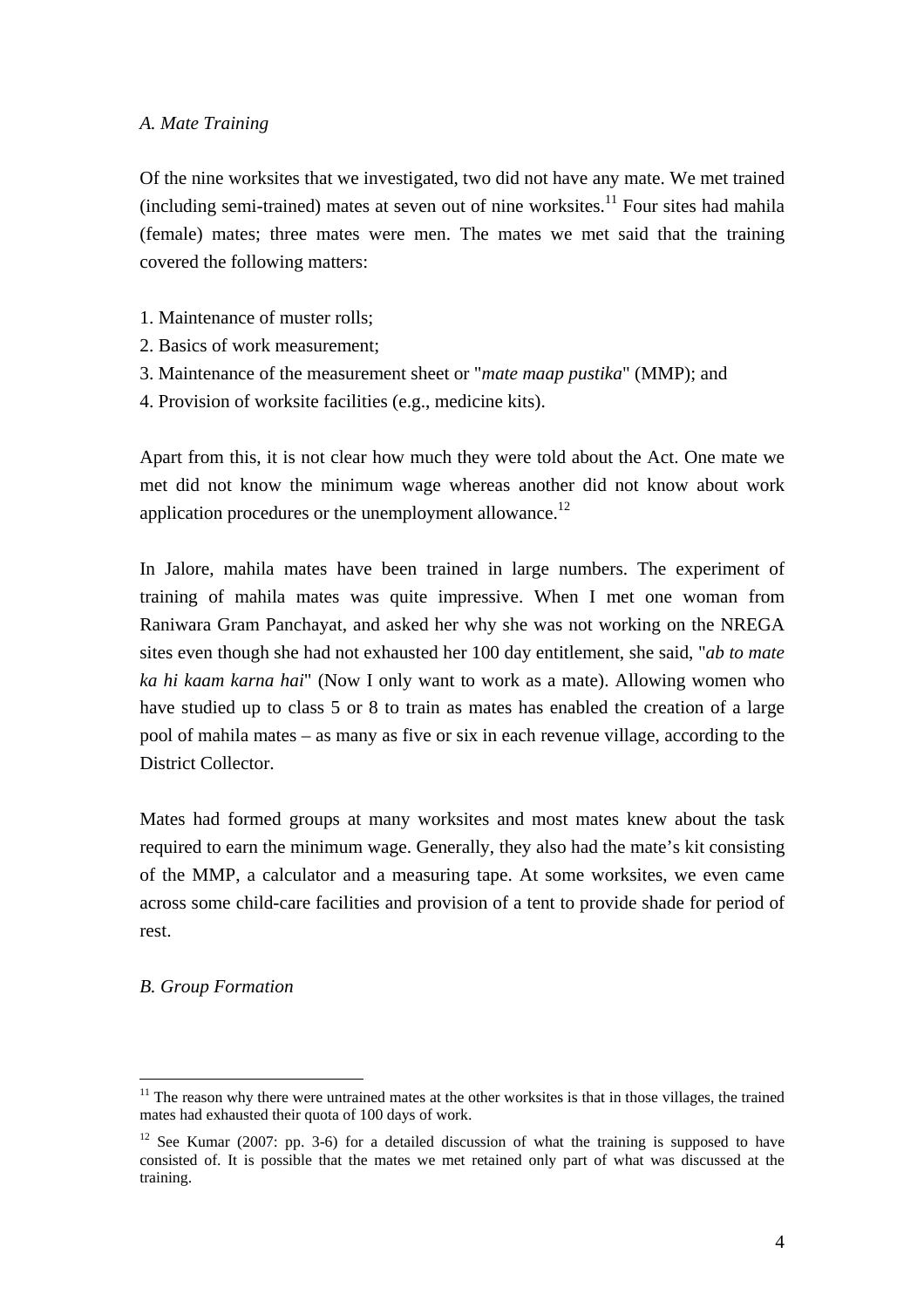In order for group measurement to happen, the formation of groups (at the beginning of the fortnight, when new muster rolls are issued) is essential. At some worksites, however, groups had not been formed. Where groups had been formed, the names of labourers had been recorded group-wise on the MMP. The groups were self-selected, i.e., labourers had decided on their own who would be part of their group (this is how it is meant to happen).

#### *C. Group Measurement*

Group measurement was not happening at any of the worksites that we visited. The practice seems to be that the mate marks out the task at the beginning of the day. Whether they measure accurately, or at all, at the *end* of the day was not clear.<sup>13</sup> The common practice seemed to be to credit each group with the full task in the MMP. In the absence of group measurement, different groups were *not* getting different wages.

We were told that there were a few instances of group-wise measurement in the past but that these had stopped. In one GP in Raniwara, measurements were made separately for each mate's groups (i.e. separate measurement for each of the mates so that all the groups supervised by him/her got the same rate). This - different rates for workers supervised by different mates (rather than for different groups) on the same worksite - led to a fight. The labourers said "*aap log hamare mein phoot daal rahe hain*" (you are creating divisions amongst us labourers). This was resolved by agreeing that all workers would get the same rate.

#### **4. Reasons for Improved Productivity with Group Measurement**

Group formation (GF) and group measurement (GM) can increase labour productivity for three distinct reasons:

- A. Improved work incentives;
- B. Better monitoring;

 $\overline{a}$ 

C. Greater clarity regarding task.

#### *A. Improved Work Incentives*

<span id="page-5-0"></span> $13$  At one of the worksites where we were at 5pm, no measurement was done and the labourers left with us. This is also the only worksite where every single labourer was sitting when we arrived.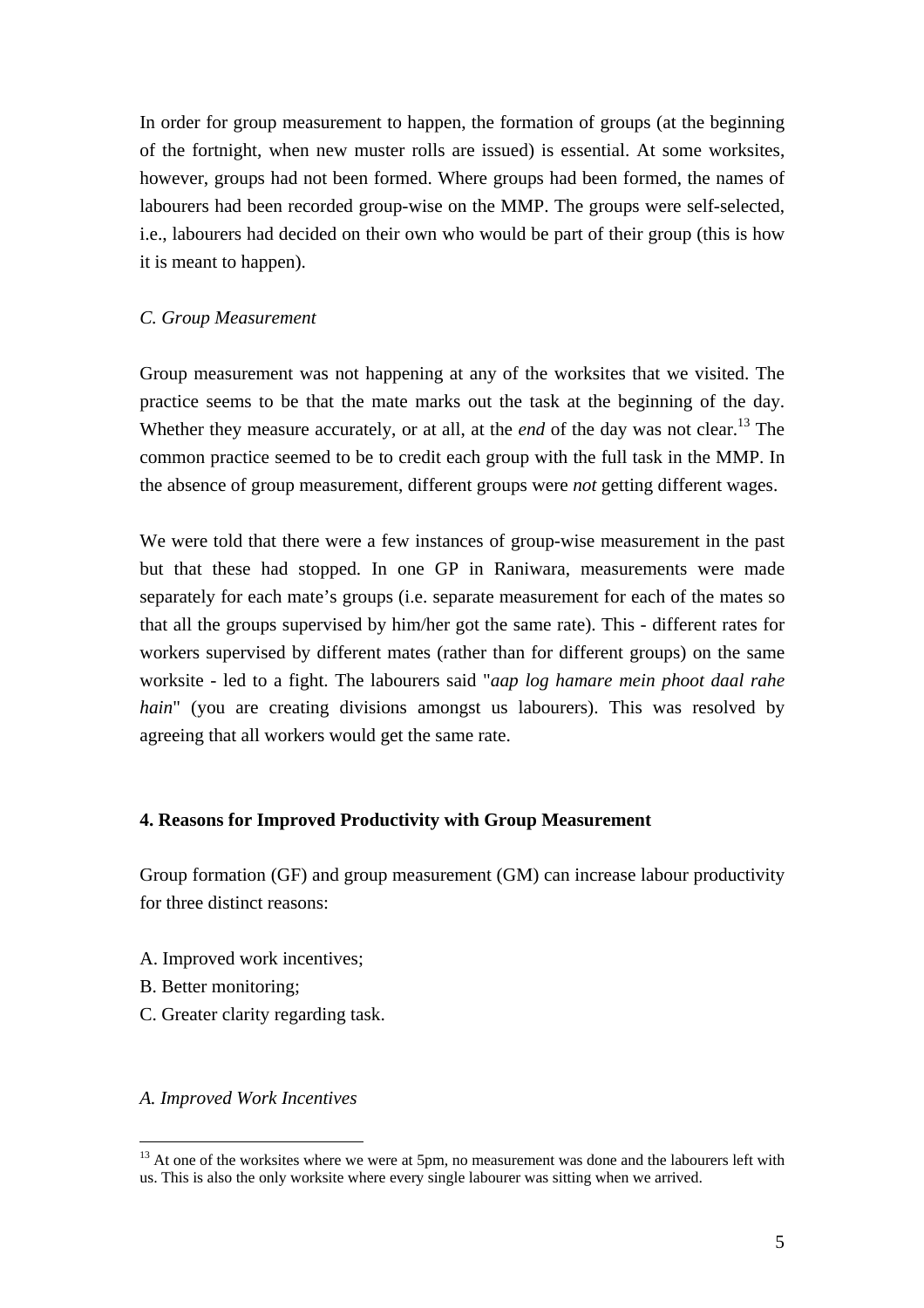Under the collective measurement system, the wage earned by each labourer is not directly related to his or her effort. It also depends on the effort of all those who are working at the same worksite. Under group measurement, labourers earn according to their group's output, linking productivity more directly with the rewards. To that extent, group measurement leads to better work incentives.

However, for productivity to improve in this manner, both GF and GM are required. GF alone will not enhance work incentives.

In Jalore the District Collector, Block officials and Junior Engineer claimed that both GF and GM were in place. As mentioned before, this was not borne out at the worksites that we visited – only GF was being practiced.

Officials also claim that now everyone does the full task. Many labourers, mates and most officials claimed that the task done had increased as a result of the formation of work groups. To substantiate this claim, they point to the rising wage rate: the wage rate in Jalore District has shown a steady upward trend since the introduction of group formation and group measurement: starting at Rs. 45-48 per day in May 2007, it was nearly touching Rs. 70 in November-December 2007.<sup>[14](#page-6-0)</sup>

This rise in wages could be due to an actual increase in output, or simply to the fact that *recorded* output has increased (without an increase in productivity). As discussed below, it is quite possible that productivity did increase, in spite of the absence of actual group measurement. But mates generally have no incentive to actually measure the output everyday or to record the actual output as measured by them (if they do measure).

I also noticed a tendency to "over-measure", in the sense that the mate, irrespective of the output, records in the MMP that each group has completed the prescribed task. It seems that mates just *record* that the full task has been done. At least at one worksite, the mate was filling in the measurement for all days of the fortnight, in front of us. At yet another worksite, the mate was filling in the measurement for that particular day, even though he had not measured and nor was the day over yet. The way the MMP had been filled indicated that they had just put the same numbers down for each team. I suspect similar practices are common at other worksites as well, because of the "look" of the MMP (with uniform entries for all groups).

 $\overline{a}$ 

<span id="page-6-0"></span> $14$  See Kumar (2007), p. 7.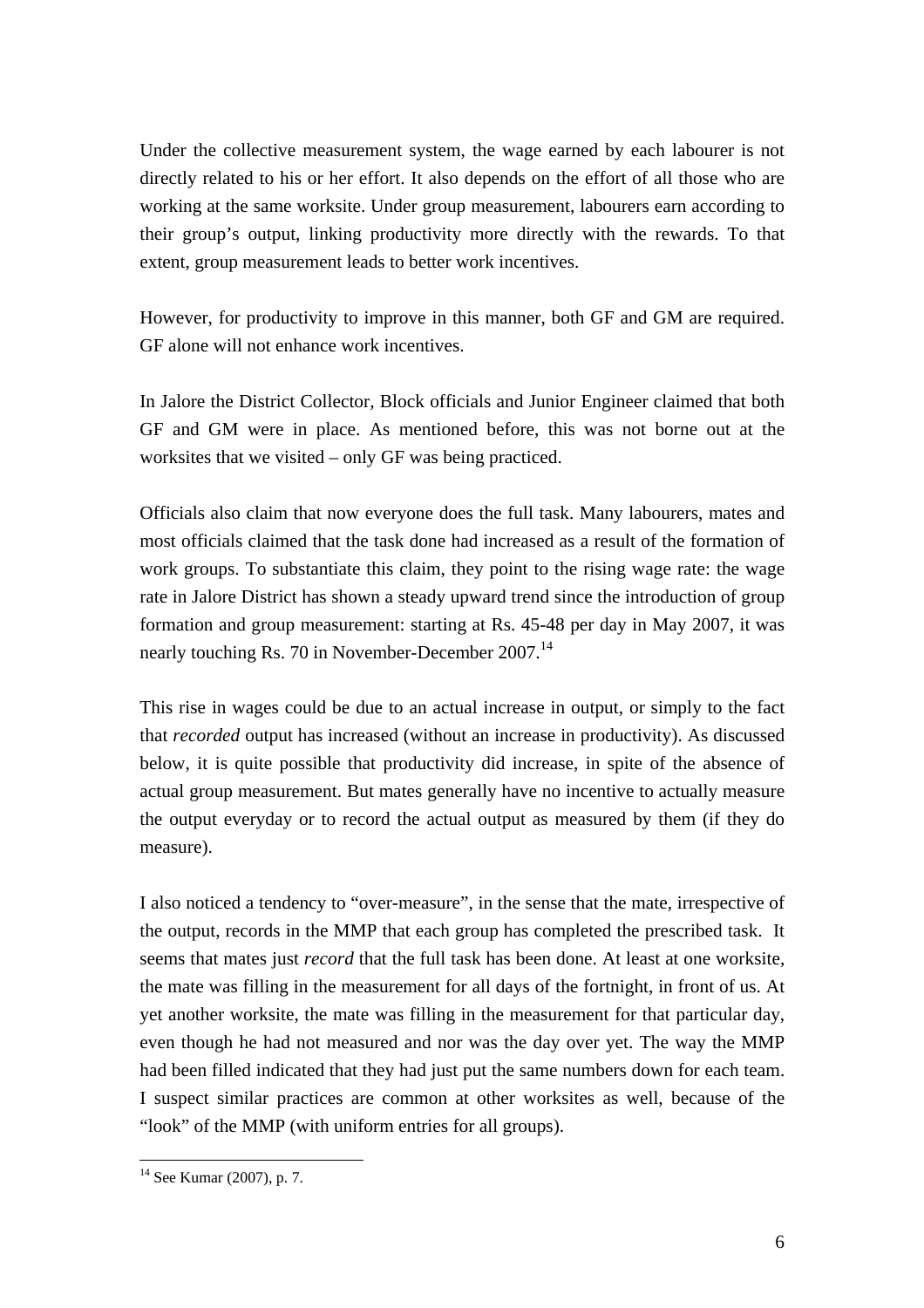It is not clear what incentive the mates have to measure output honestly (or at all). In principle, if a mate over-measures, he or she will be "caught" when the Junior Engineer does the collective measurement at the end of the fortnight. From this brief survey, it was not very clear how often discrepancies arose between the mates' MMPs and the Junior Engineer's measurements, and how these discrepancies were resolved. It seemed that in some cases, the Junior Engineer's measurements "overrode" the MMPs as far as wage payments are concerned; this would amount to falling back on collective measurement. In other cases, the Junior Engineer probably accommodated the MMP by adjusting his own estimates. This undermines the verification role of the Junior Engineer's measurements and opens the door to over-measurements by the mates.

Thus, the rising trend in wages could reflect "over-measurement" on the part of the mates as much as actual improvements in productivity at NREGA worksites.<sup>[15](#page-7-0)</sup>

## *B. Better Monitoring*

## Peer Monitoring

When labourers are working in groups of five, it is easier for them to monitor each other and to pull up any "shirker(s)" amongst them, than when they work in groups of 40 or more (which is generally the case under collective measurements). Shirking becomes more difficult under these circumstances.

At one of the worksites that we visited in Sankarna Panchayat, women said that working in groups was better because earlier the better off labourers, to whom the wage rate didn't matter much, would sit around; this harmed those of them who needed the money and wanted a better wage rate. With smaller groups, it was easier for them to monitor each other. Besides this, women at other worksites also said that working in smaller groups allowed them to divide tasks (e.g., digging, loading, carrying) amongst themselves in a more efficient manner.

## Mate Monitoring

 $\overline{a}$ 

<span id="page-7-0"></span><sup>&</sup>lt;sup>15</sup> It is also worth noting that there have been periodic revisions of the "Schedule of Rates" in Rajasthan during the last two years, with the standard "task" being relaxed each time. This, in itself, would contribute to higher wages, even in the absence of any change in productivity.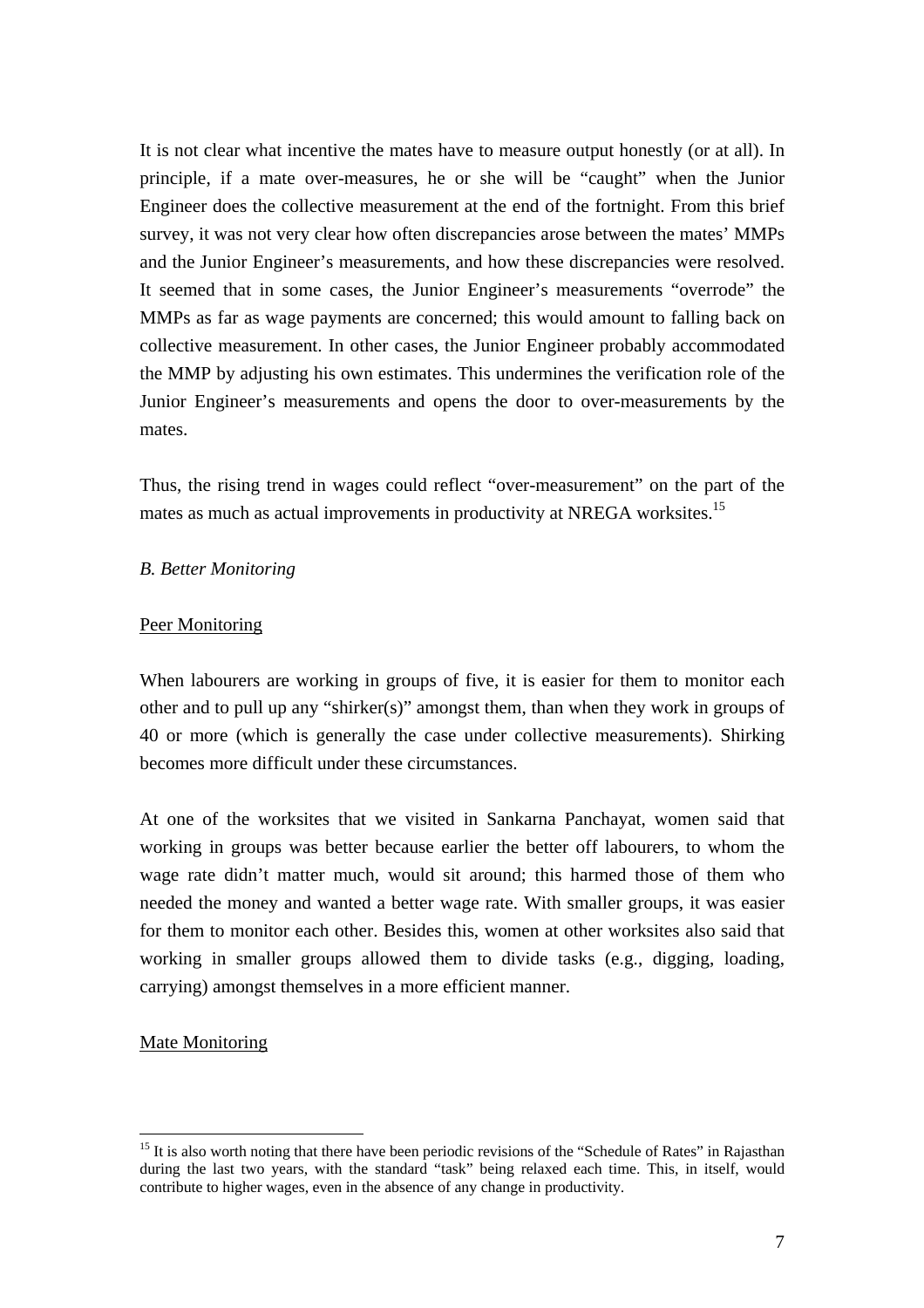The formation of groups also enables better worksite supervision by the mate. It becomes easier for the mate to spot which group(s) are lagging behind in the completion of their task. This also puts pressure on the labourers to work because closer monitoring by the mate is possible.

In larger groups, NREGA labourers said that each one thinks that the other will work, or that it wasn't clear how much they were supposed to do, and the mate could not single out one set of people to pull up for poor productivity until it was too late.

The bottom line is that working in groups facilitates work monitoring - both peer monitoring and supervision on the part of the mates.

## *C. Greater Clarity regarding Task*

With collective measurement, when labourers work in batches of 40 or more, it is difficult for them to understand the task required to earn the minimum wage. In smaller groups, the task can be marked out more easily. Discussions with labourers indicated that improved clarity regarding what is required of them is an important factor in raising productivity.

For instance, labourers working in groups of 40 or more may not understand how much earth exactly they need to dig in order to earn Rs. 73 per day (the minimum wage at the time of this investigation). When groups are formed, the task for each group of five is marked out for them and makes the job of completing it easier. Thus, even if each group's output is not measured separately at the end of the fortnight, the labourers may have achieved more output than before just on account of having better understood what is required of them.

We also tried to understand the labourers' perspective on group measurement versus collective measurement. It was not clear whether labourers prefer GM or CM. Some said that they preferred not to work in groups because the aged and other physically weak persons would be the losers in a group measurement system. Able-bodied persons may not be willing to allow older persons in their group, for fear of reducing their own wage rate. On the other hand, if the older persons are from their own family or caste, or if there are other forms of solidarity amongst the labourers, then older persons may be grouped with the able-bodied. For instance, in other places labourers said that if old people do show up for work, then they spread them across different groups, so that their "burden" can be shared by everyone. Similarly, we met a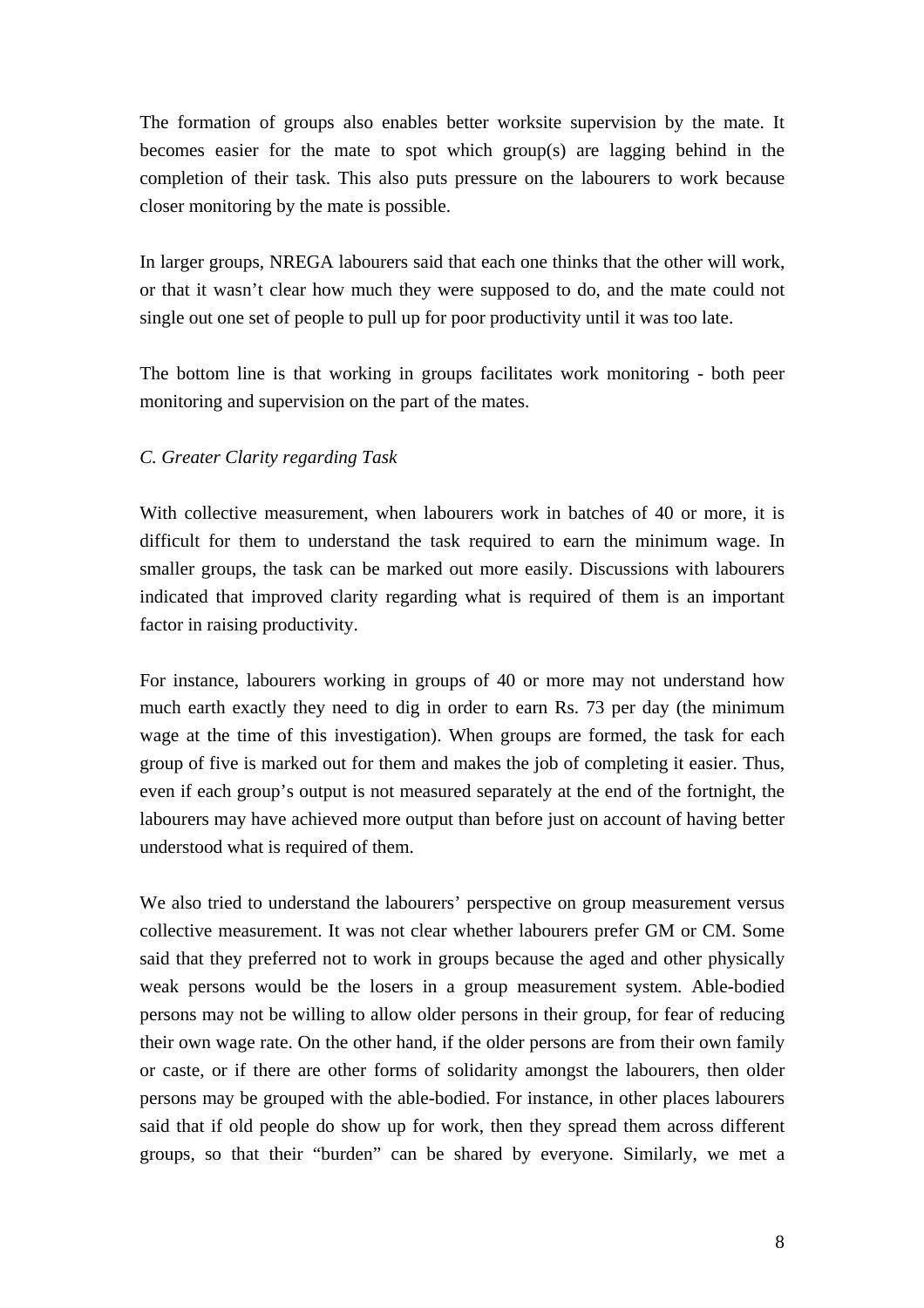disabled man who had worked as a mate but who felt that the GM system was not good for the disabled because nobody wanted them in their group.

Sometimes women said that they preferred working in groups because they can finish their task early, and work at their own pace. But follow-up questions revealed that they can rarely finish the task early, and even if they are able to do so, they have to stay at the worksite until 5pm because they worry about "checking" (they will be marked absent if they aren't around). If labourers are allowed to pace themselves and leave early when they complete their day's task it would greatly strengthen the argument in favour of GM. This is especially true of women who often combine NREGA work with other household chores and responsibilities.

## **5. Worksite Management in Rajasthan: Post-script**

In May-June 2008, the G. B. Pant Social Science Institute initiated a survey of NREGA in six states (Bihar, Chhattisgarh, Jharkhand, Madhya Pradesh, Rajasthan and Uttar Pradesh). In Rajasthan, the survey teams covered 10 worksites each in Dungarpur and Sirohi districts and interviewed 200 workers employed at these worksites. The findings of this survey confirm that worksite management in Rajasthan is much better than most other states. Close to 80 percent of the worksites visited had trained mates. This has enabled the implementation of transparency safeguards in the state: muster rolls were available at 86 per cent of the worksites, labourers at all worksites said that they signed the muster roll at the time of payment of wages, *and* simultaneously corresponding entries were made in their job cards. Investigators were able to find muster rolls at only one out of every ten worksites visited in the other survey states.

Further, the presence of trained mates has also meant that basic worksite facilities are more likely to be found in Rajasthan than in any of the other survey states. For instance, most of the worksites in Rajasthan had drinking water, compared with just half of the worksites in the other states.

Where trained mates had been posted, they had been told about the formation of groups and in many cases they had also been provided with a MMP to record groupwise measurements.

However, as with our own investigation in Jalore, the investigators found that in almost all cases, wages were still being calculated on the basis of collective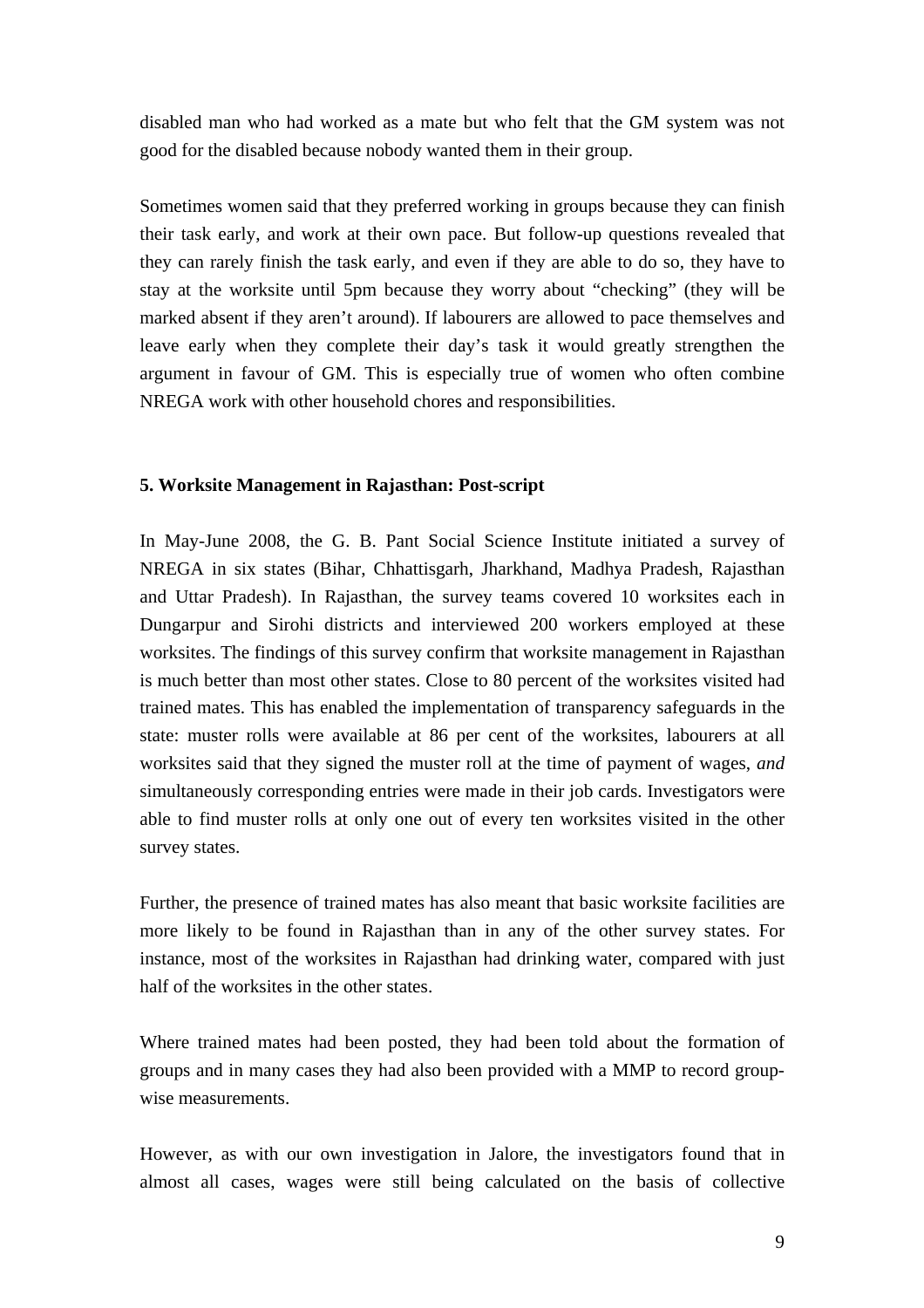measurements made by the Junior Engineer. Labourers at all worksites reported getting less than the minimum wage. The average wage earned was Rs. 71/day (the statutory minimum in Rajasthan is Rs. 100/day).

## **6. Conclusion**

The main purpose of the mate training experiment in Rajasthan was to improve labour productivity. I find that its impact on raising labour productivity is unclear. The experiment, however, has much to contribute to better worksite management.

While groups had been formed at most of the worksites that we visited, not a single worksite was practicing group measurement. It is therefore difficult to attribute the rising wage in Jalore to the driving out of shirkers through group measurement, as has been claimed.

The main impact of this experiment on labour productivity seems to operate through the formation of groups. If the wage rate has been increasing on account of improved productivity (rather than due to inflated measurement), it is probably because GF facilitates better worksite supervision and peer monitoring, rather than on account of greater work incentives. Further, GF can have an impact on productivity because of the greater clarity amongst labourers regarding the prescribed task. Group formation alone seems to affect productivity, independently of group measurement. Even that is a significant achievement given that low productivity is a genuine problem on NREGA works in Rajasthan.<sup>16</sup>

The uncertain impact of trained mates on labour productivity does not detract from the value of this initiative as a step towards better worksite management. Trained mates are definitely required at NREGA worksites, and have much to contribute (e.g. in terms of better provision of worksite facilities, improved record-keeping, and implementation of the transparency safeguards), whether or not group measurement is practiced.

<span id="page-10-0"></span> $\overline{a}$ <sup>16</sup> I witnessed an extreme example of low productivity in Chohtan Block of Barmer District, at a worksite where approximately 250 workers were employed, but very few were actually working at the time of my visit. This worksite was like a large picnic, with groups of labourers sheltering themselves under trees, cooking and resting, until our arrival. This is not a general pattern (it is worst I have seen, as far as labour productivity is concerned), but it does illustrate the vulnerabilities of the collective measurement system.